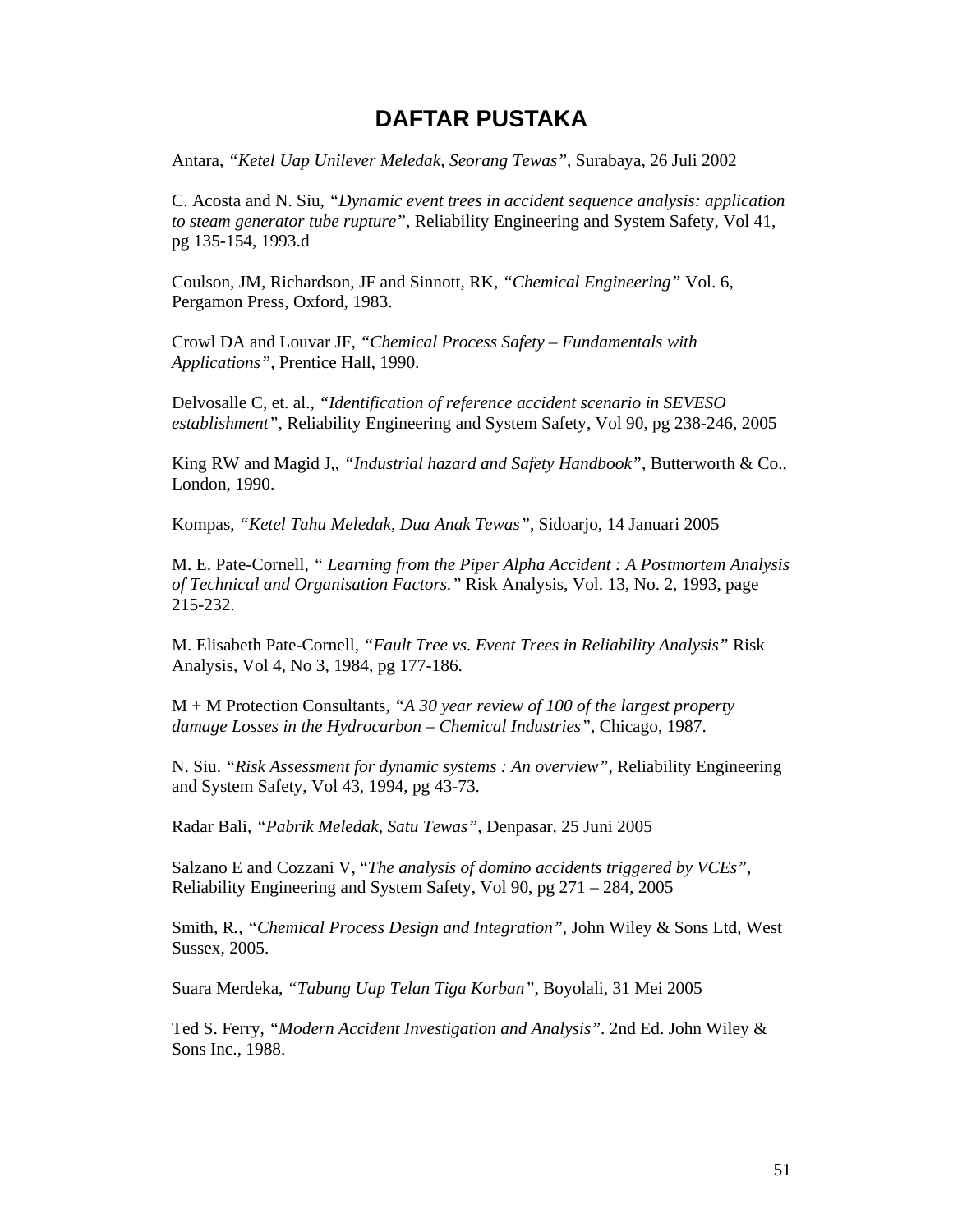## **LAMPIRAN**

## **FOTO – FOTO KEGIATAN**



**Boiler Di Pabrik Tahu Taman, Sidoarjo** 



**Penyerahan Tali Asih Kepada keluarga Korban**